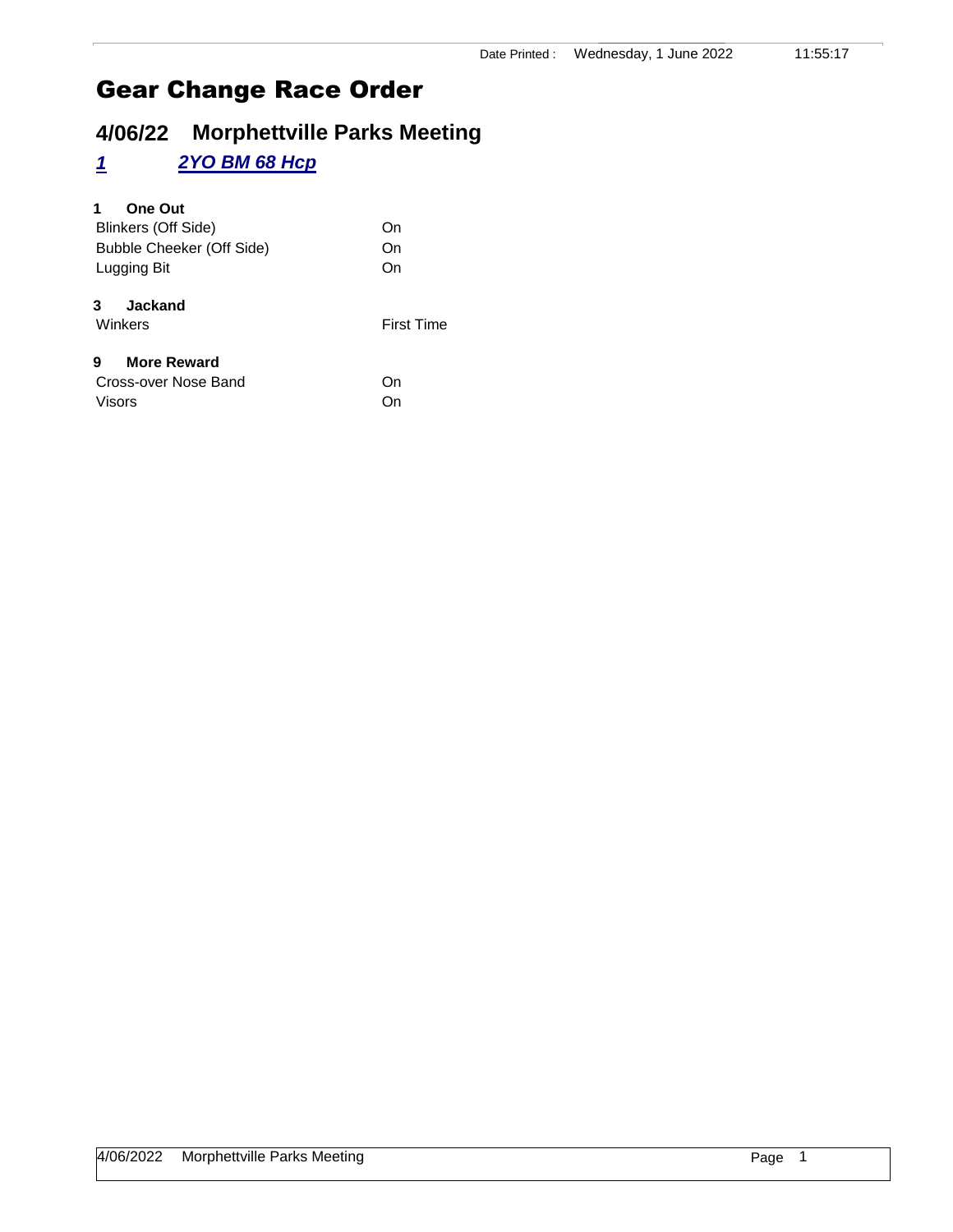## **4/06/22 Morphettville Parks Meeting**

#### *2 2UP Maiden Plte*

| 1 Lucky Blue<br><b>Blinkers</b><br>Tongue Tie                                                                     | On<br><b>First Time</b>                                     |
|-------------------------------------------------------------------------------------------------------------------|-------------------------------------------------------------|
| 2 Morally Bound<br><b>Blinkers</b><br>Cross-over Nose Band<br>Ear Muffs (Pre-Race Only)                           | On<br>On<br>On                                              |
| 3<br><b>Throwaparty</b><br><b>Blinkers</b><br><b>Tongue Control Bit</b>                                           | On<br>On                                                    |
| 4 Field Of Steel<br>Cross-over Nose Band<br>Ear Muffs (Pre-Race Only)<br>Tongue Tie                               | <b>First Time</b><br><b>First Time</b><br><b>First Time</b> |
| 5 Never Dance<br><b>Blinkers</b>                                                                                  | <b>First Time</b>                                           |
| Willaston<br>6.<br>Ear Muffs (Pre-Race Only)                                                                      | On                                                          |
| <b>Aston Express</b><br>7<br>Cheekers<br>Ear Muffs (Pre-Race Only)<br><b>Standard Bit</b><br>Tongue Tie           | On<br>On<br>On<br>On                                        |
| <b>Gifted Miss</b><br>8<br>Tongue Tie                                                                             | On                                                          |
| 9 Bajan Belle<br>Ear Muffs (Pre-Race Only)                                                                        | <b>First Time</b>                                           |
| 12 Spiritual Gal<br>Tongue Tie                                                                                    | On                                                          |
| <b>The Weight</b><br>13<br><b>Bubble Cheeker (Near Side)</b><br>Cross-over Nose Band<br>Ear Muffs (Pre-Race Only) | On<br>On<br>On                                              |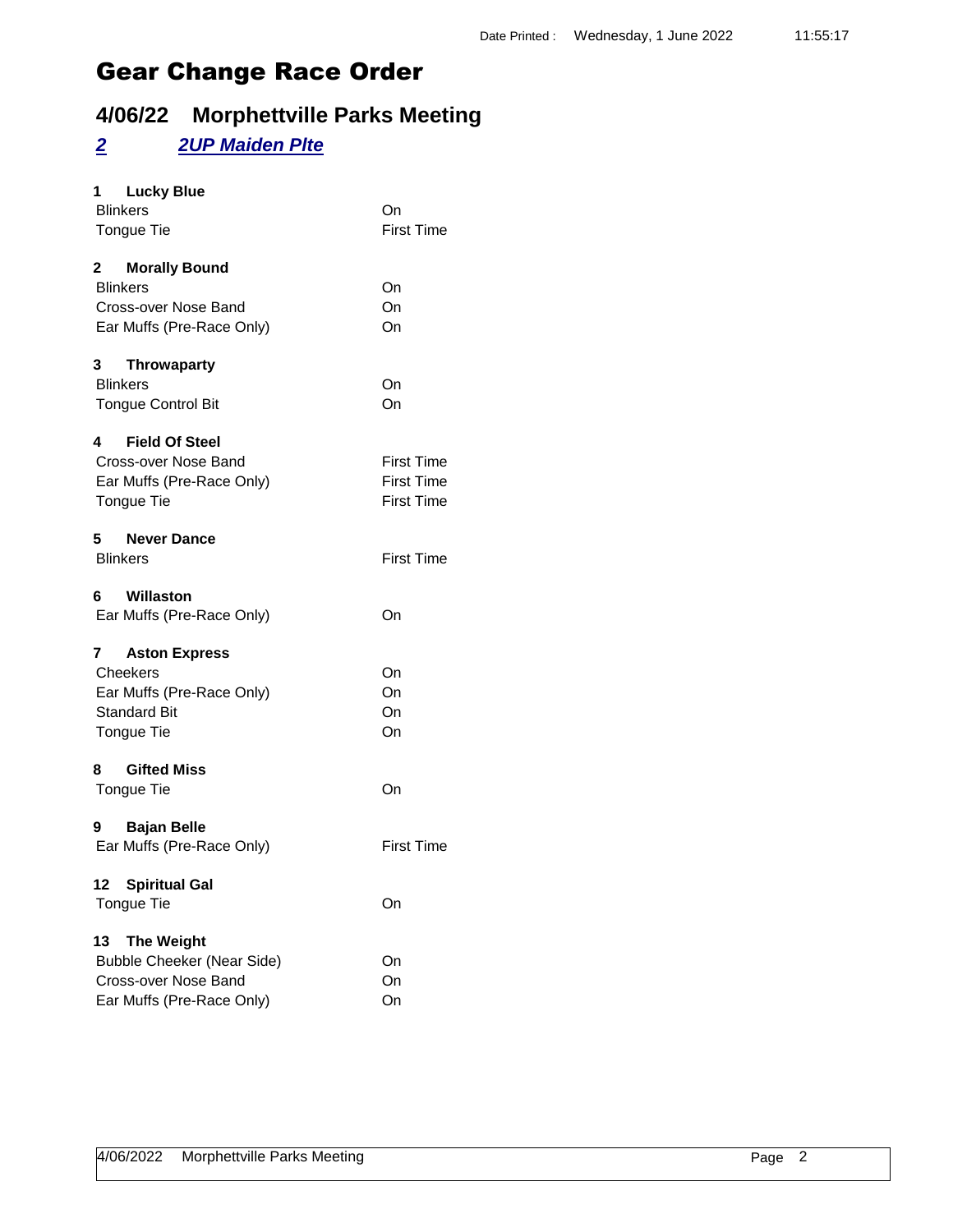## **4/06/22 Morphettville Parks Meeting**

#### *3 3YO BM 64 Hcp*

| Aquapishe<br>1<br>Tongue Tie                                                                      | On             |
|---------------------------------------------------------------------------------------------------|----------------|
| 3<br>Knightstown<br>Ear Muffs (Pre-Race Only)                                                     | On             |
| <b>Safe Secret</b><br>4<br>Tongue Tie                                                             | On             |
| 6<br><b>They Call Me Alvin</b><br>Tongue Tie                                                      | On             |
| <b>Calla Dream</b><br>7<br>Pacifiers<br>Winkers                                                   | On<br>On       |
| 8<br><b>Sadler's Song</b><br><b>Blinkers</b><br>Cross-over Nose Band<br><b>Tongue Control Bit</b> | On<br>On<br>On |
| <b>Totally Discreet</b><br>9<br><b>Blinkers</b><br>Tongue Tie                                     | On<br>On       |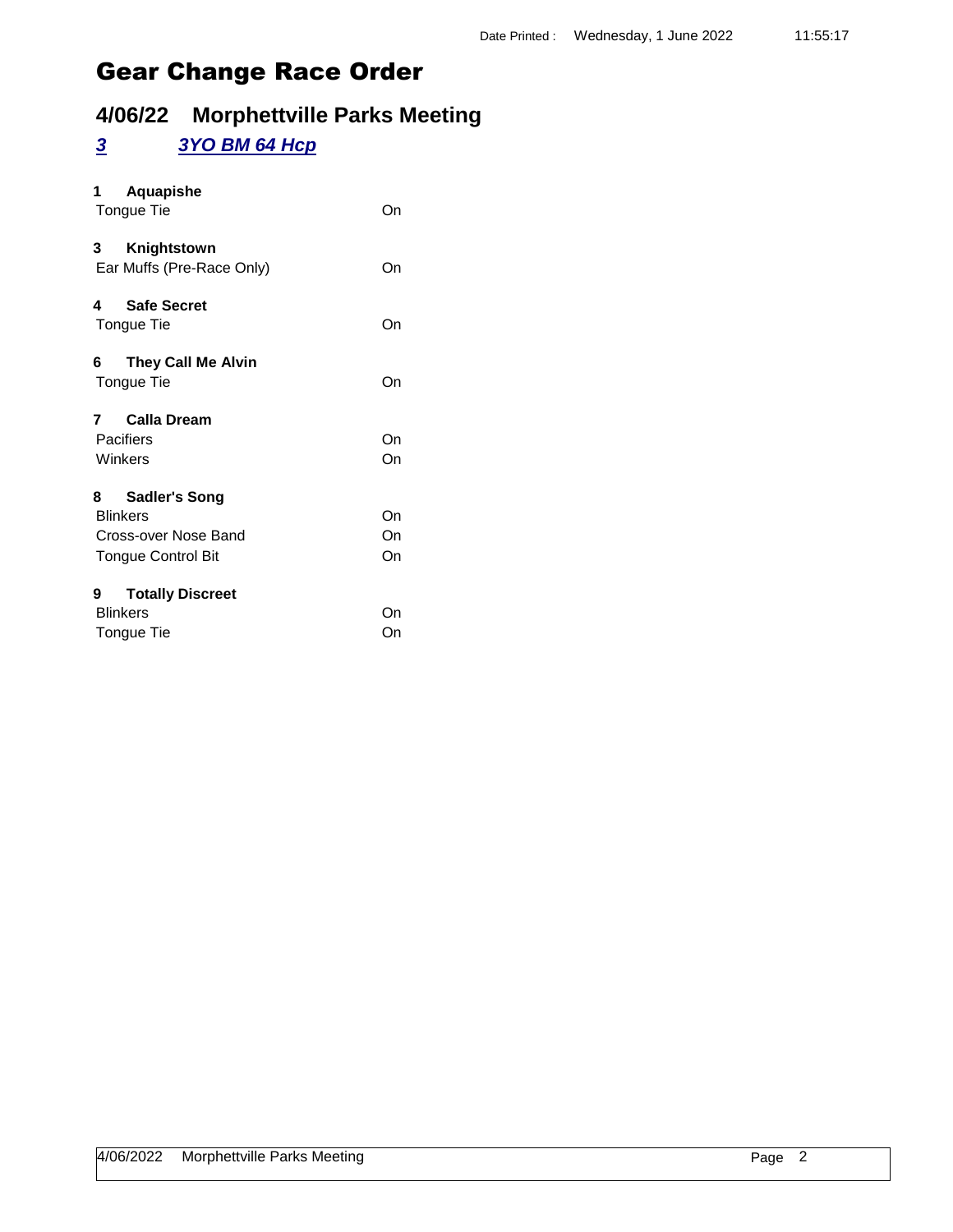## **4/06/22 Morphettville Parks Meeting**

#### *4 BM 64 Hcp*

| <b>Tubby Two Tracks</b><br>1<br>Tongue Tie<br>Winkers                                                    | On<br>On                            |
|----------------------------------------------------------------------------------------------------------|-------------------------------------|
| 2 Ambidazzle<br><b>Blinkers</b>                                                                          | On                                  |
| 4 Elveena<br>Cross-over Nose Band<br>Lugging Bit                                                         | On<br>On                            |
| 5 Fox D'or<br>Ear Muffs (Pre-Race Only)<br>Winkers                                                       | On<br>On                            |
| 7<br><b>Insaaf</b><br><b>Blinkers</b><br>Cross-over Nose Band<br>Ear Muffs (Pre-Race Only)<br>Tongue Tie | On<br>On<br>On<br>On                |
| 8 Prince Of Fences<br><b>Blinkers</b><br>Cheekers<br><b>Tongue Tie</b><br>Winkers                        | Again<br>On<br>On<br>Off First Time |
| 9 Smart Promise<br><b>Blinkers</b>                                                                       | On                                  |
| 11 Understatement<br><b>Tongue Control Bit</b><br>Winkers                                                | On<br>On                            |
| 12 Splashing Rossa<br><b>Blinkers</b><br>Nasal Strip<br>Tongue Tie                                       | On<br>On<br>On                      |
| Sawtell (NZ)<br>13<br><b>Blinkers</b><br>Cross-over Nose Band<br>Lugging Bit<br>Tongue Tie               | On<br>On<br>On<br>On                |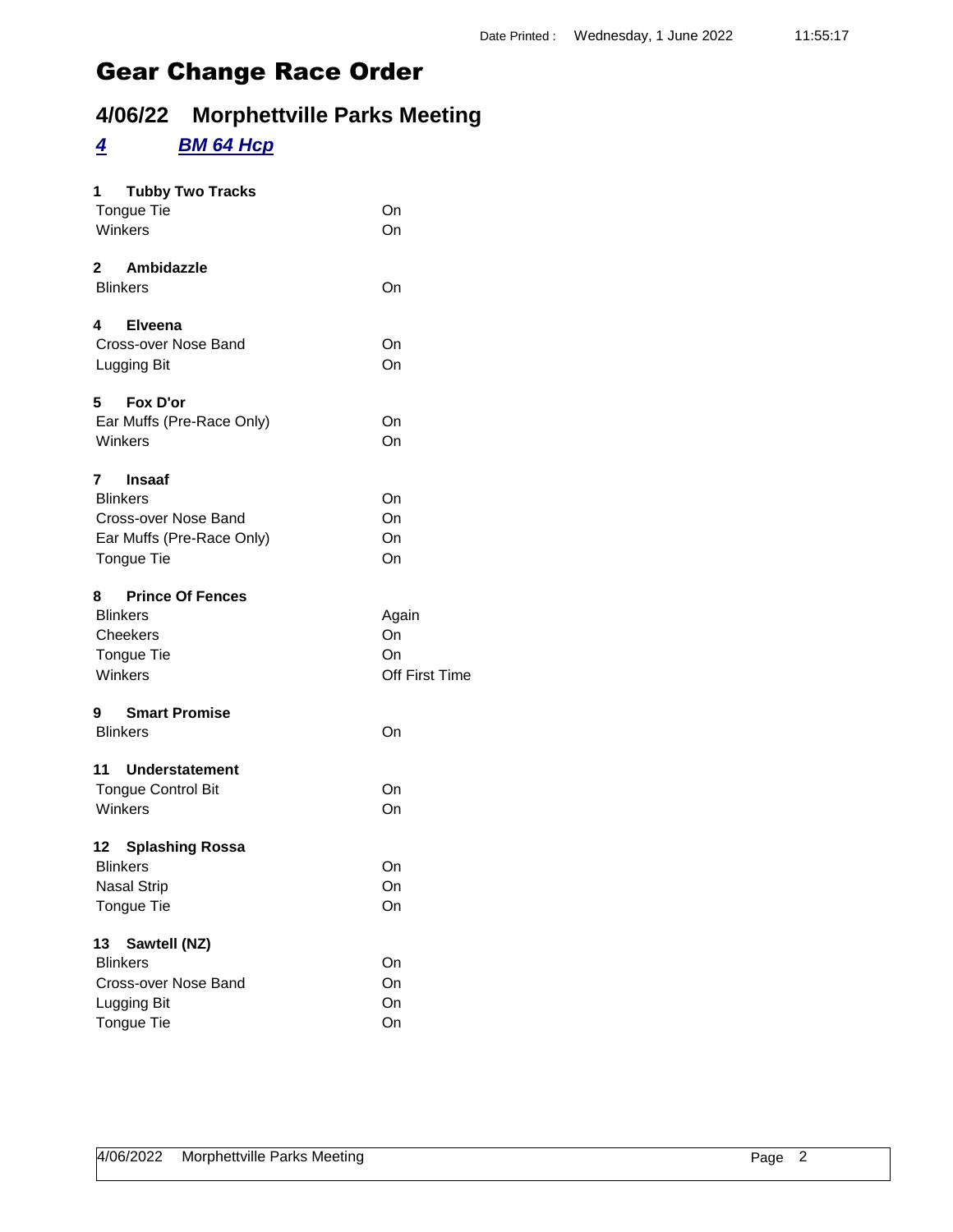## **4/06/22 Morphettville Parks Meeting**

### *5 BM 68 Hcp*

|                                                            |          |  | Page 2 |  |
|------------------------------------------------------------|----------|--|--------|--|
| Lugging Bit<br>4/06/2022<br>Morphettville Parks Meeting    |          |  |        |  |
| Ear Muffs (Pre-Race Only)                                  | On<br>On |  |        |  |
| <b>Barrier Blanket</b>                                     | On       |  |        |  |
| <b>Malinong Club</b><br>15                                 |          |  |        |  |
|                                                            |          |  |        |  |
| <b>Blinkers</b>                                            | On       |  |        |  |
| <b>Flight Deck (NZ)</b><br>14                              |          |  |        |  |
| Lugging Bit                                                | On       |  |        |  |
| Ear Muffs                                                  | On       |  |        |  |
| Cross-over Nose Band                                       | On       |  |        |  |
| <b>Blinkers</b>                                            | On       |  |        |  |
| 13 Aussie Sojourn                                          |          |  |        |  |
|                                                            |          |  |        |  |
| Winkers                                                    | On       |  |        |  |
| Lugging Bit                                                | On       |  |        |  |
| Quebecois<br>12 <sup>12</sup><br>Ear Muffs (Pre-Race Only) | On       |  |        |  |
|                                                            |          |  |        |  |
| Tongue Tie                                                 | On       |  |        |  |
| <b>Heleva Deel</b><br>11                                   |          |  |        |  |
| Ear Muffs (Pre-Race Only)                                  | On       |  |        |  |
| <b>Perfect Illusion (GB)</b><br>9                          |          |  |        |  |
| Ear Muffs (Pre-Race Only)                                  | On       |  |        |  |
| <b>Bubble Cheeker (Near Side)</b>                          | On       |  |        |  |
| <b>Wild Imagination (NZ)</b><br>8                          |          |  |        |  |
|                                                            |          |  |        |  |
| $\overline{7}$<br>Leonarda<br><b>Tongue Control Bit</b>    | On       |  |        |  |
|                                                            |          |  |        |  |
| Lugging Bit                                                | On       |  |        |  |
| Concussion Plates (Front and Hind)                         | On       |  |        |  |
| <b>Flow Meter</b><br>6                                     |          |  |        |  |
| Nose Roll                                                  | On       |  |        |  |
| Cross-over Nose Band                                       | On       |  |        |  |
| <b>Rising Renown (NZ)</b><br>5                             |          |  |        |  |
|                                                            |          |  |        |  |
| <b>Blinkers</b>                                            | On       |  |        |  |
| Ichibansan<br>3                                            |          |  |        |  |
| Cheekers                                                   | On       |  |        |  |
| $\mathbf{2}$<br>Lord Bouzeron (NZ)                         |          |  |        |  |
| Tongue Tie                                                 | On       |  |        |  |
| <b>Standard Bit</b>                                        | On       |  |        |  |
| <b>Blinkers</b>                                            | On       |  |        |  |
| 1<br><b>Sesar</b>                                          |          |  |        |  |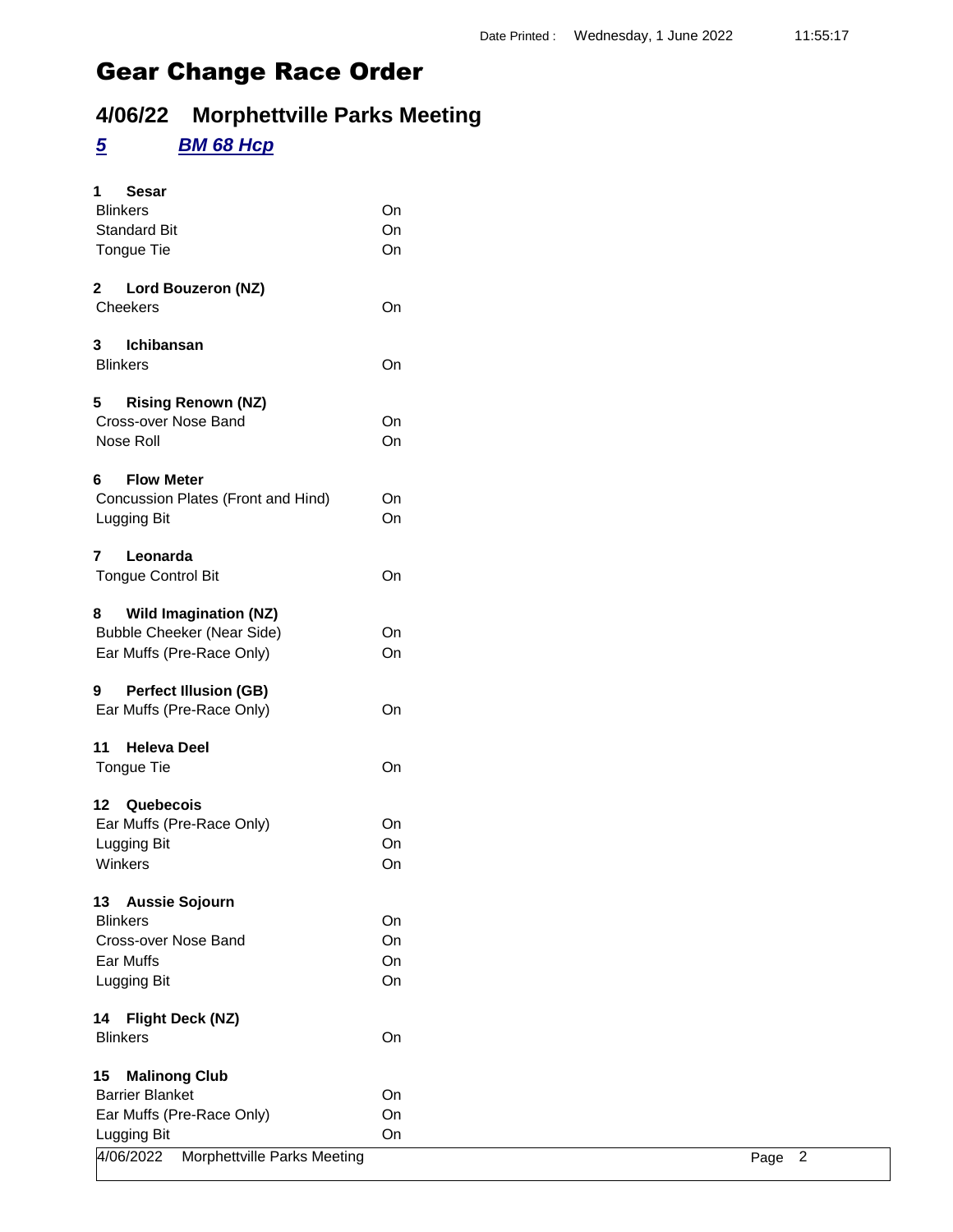# **4/06/22 Morphettville Parks Meeting**

| 16 Happy Atom             |    |
|---------------------------|----|
| <b>Blinkers</b>           | On |
| Concussion Plates (Front) | On |
| Cross-over Nose Band      | On |
| <b>Standard Bit</b>       | On |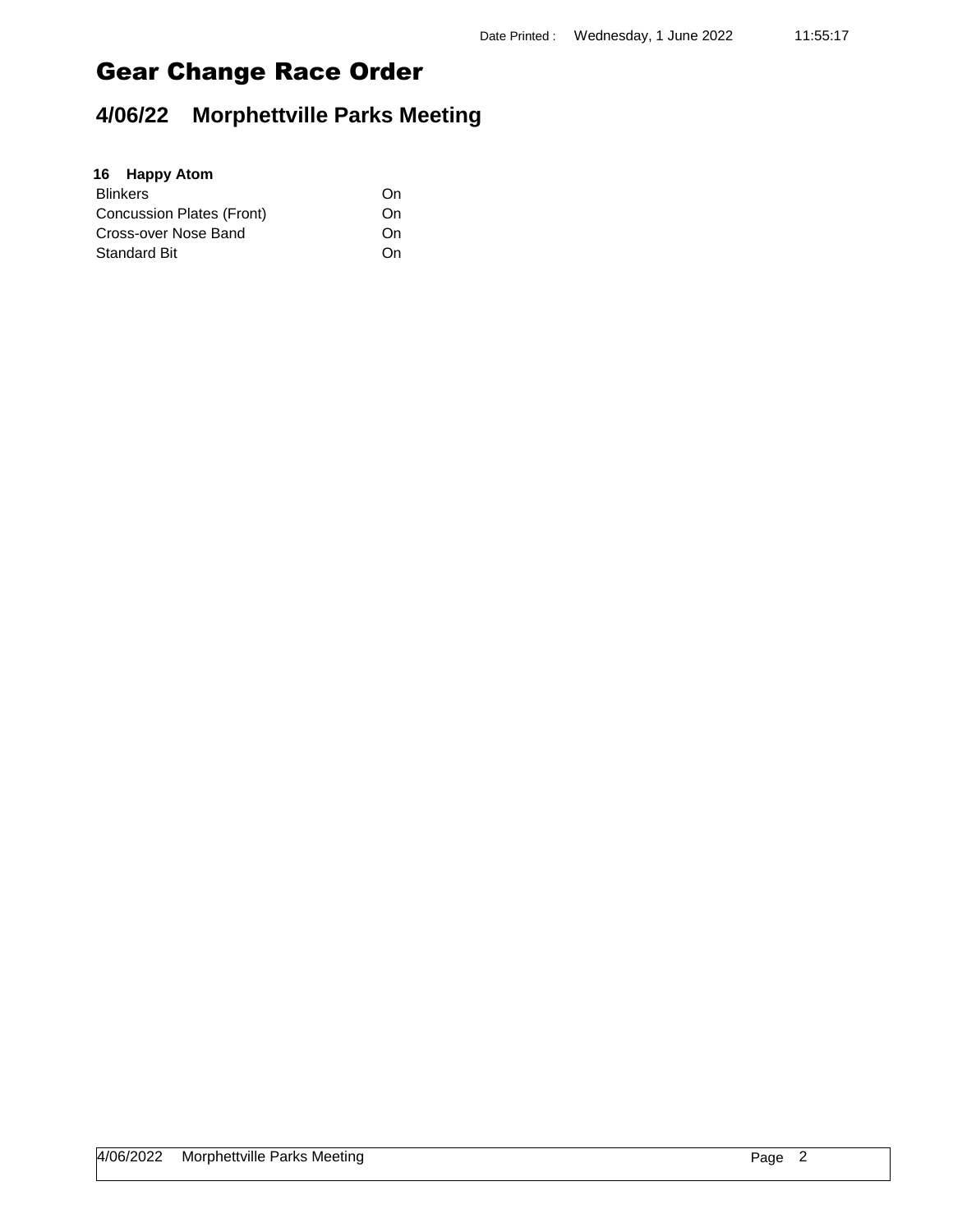## **4/06/22 Morphettville Parks Meeting**

#### *6 BM 60 Hcp*

| 2 Brother's Shadow (NZ)     |                   |
|-----------------------------|-------------------|
| <b>Blinkers</b>             | Off Again         |
| Cross-over Nose Band        | On                |
| Ear Muffs (Pre-Race Only)   | On                |
|                             |                   |
| 3 Stryke In Style           |                   |
| Nose Roll                   | Off First Time    |
| Tongue Tie                  | On                |
| <b>Visors</b>               | <b>First Time</b> |
| Winkers                     | Off Again         |
|                             |                   |
| 4 Dash to the Bar           |                   |
| Lugging Bit                 | On                |
| Nose Roll                   | On                |
| 5 Time Warrior              |                   |
| <b>Tongue Control Bit</b>   | On                |
| Winkers                     | On                |
|                             |                   |
| 6.<br><b>Benz Baron</b>     |                   |
| <b>Blinkers</b>             | On                |
| <b>Silent Don</b><br>7      |                   |
| Cross-over Nose Band        | On                |
|                             | On                |
| Ear Muffs (Pre-Race Only)   |                   |
| Tongue Tie                  | On                |
| <b>Starsongari</b><br>8     |                   |
| Winkers                     | On                |
| 9 Canidae                   |                   |
| <b>Blinkers</b>             | On                |
| Tongue Tie                  | On                |
|                             |                   |
| 10 More Shots               |                   |
| Ear Muffs (Pre-Race Only)   | On                |
| Lugging Bit                 | On                |
| Garrire<br>12               |                   |
| <b>Blinkers</b>             | On                |
|                             |                   |
| <b>Scout's Honour</b><br>13 |                   |
| Winkers                     | On                |
| 14<br>Zoustorm              |                   |
| Nose Roll                   | On                |
| Tongue Tie                  | On                |
| Winkers                     |                   |
|                             | On                |
|                             |                   |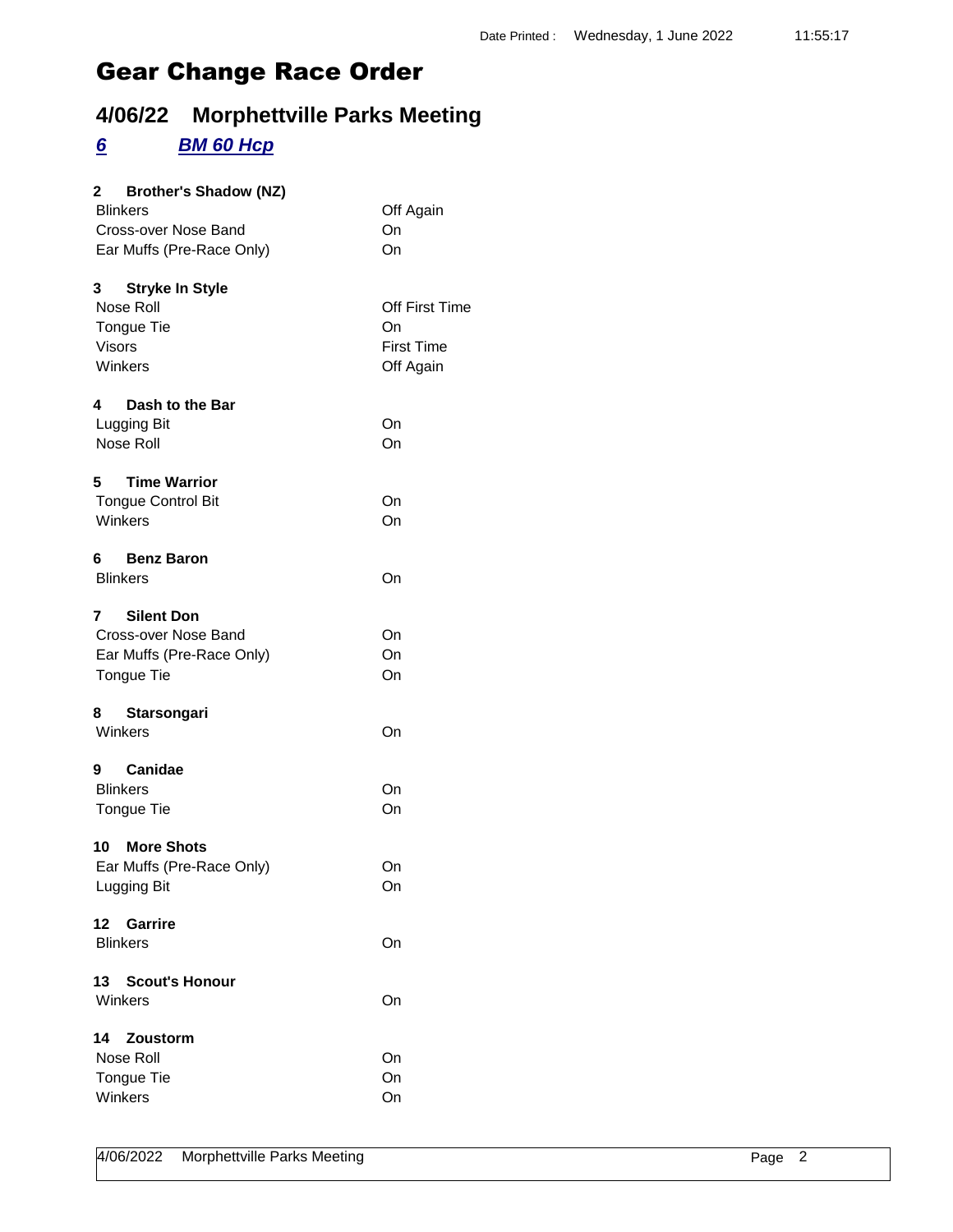## **4/06/22 Morphettville Parks Meeting**

#### *7 BM 68 Hcp*

| Aiguilette<br>1<br><b>Blinkers</b><br><b>Tongue Tie</b>                                                                    | On<br>On                                                                       |
|----------------------------------------------------------------------------------------------------------------------------|--------------------------------------------------------------------------------|
| 3<br>Kenyan Wonder<br><b>Bit Lifter</b><br>Ear Muffs (Pre-Race Only)<br>Tongue Tie                                         | On<br>On<br>On                                                                 |
| 4<br><b>Next Dimension (NZ)</b><br>Ear Muffs (Pre-Race Only)<br>Lugging Bit                                                | On<br>On                                                                       |
| 6<br><b>Pimm's Party</b><br>Ear Muffs (Pre-Race Only)                                                                      | On                                                                             |
| 7<br>La Richesse<br><b>Blinkers</b><br>Cross-over Nose Band<br>Ear Muffs (Pre-Race Only)<br>Nose Roll<br><b>Tongue Tie</b> | Off First Time<br>Again<br>On<br><b>Off First Time</b><br>First Time           |
| So You Can<br>8<br>Cross-over Nose Band<br>Tongue Tie                                                                      | On<br>On                                                                       |
| 9<br>So Say Angel<br>Ear Muffs (Pre-Race Only)                                                                             | On                                                                             |
| <b>Hasslefree</b><br>10<br><b>Stallion Chain</b>                                                                           | On                                                                             |
| 11 Agrimony (GB)<br>Cross-over Nose Band<br>Ear Muffs (Pre-Race Only)<br>Lugging Bit<br>Tongue Tie                         | Off First Time<br><b>First Time</b><br>Off First Time<br><b>Off First Time</b> |
| 13 <sup>7</sup><br>Lakehurst<br><b>Blinkers</b>                                                                            | On                                                                             |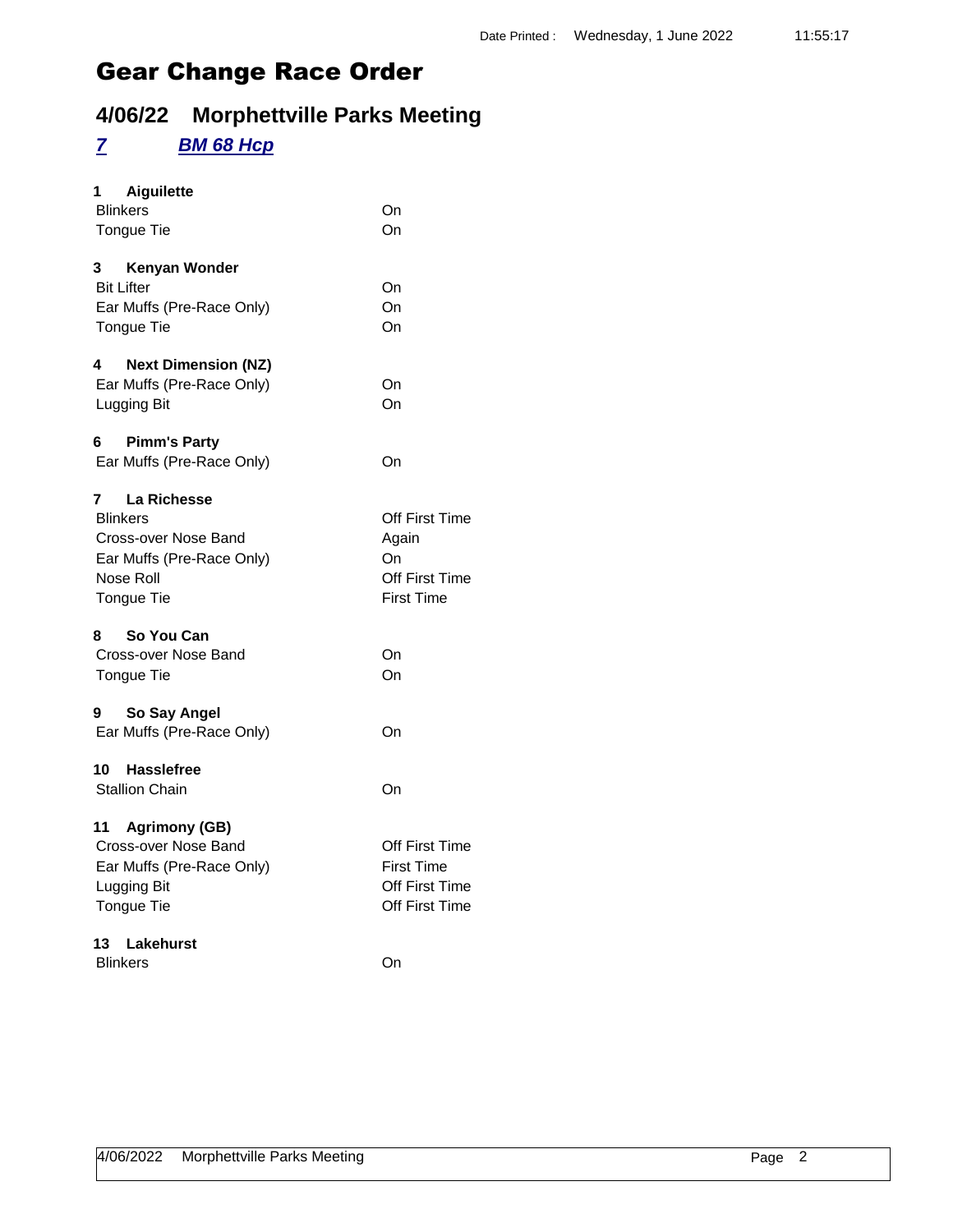## **4/06/22 Morphettville Parks Meeting**

#### *8 BM 82 Hcp*

| Alleboom<br>1                       |           |
|-------------------------------------|-----------|
| <b>Blinkers</b>                     | On<br>On  |
| Cross-over Nose Band                |           |
| $\mathbf{2}^-$<br><b>Lady Solly</b> |           |
| Ear Muffs                           | Off Again |
| Ear Muffs (Pre-Race Only)           | Again     |
| 3<br><b>Star Hills</b>              |           |
| Lugging Bit                         | On        |
| <b>Tongue Tie</b>                   | On        |
| Winkers                             | On        |
| <b>Extra Mile</b><br>4              |           |
| <b>Norton Bit</b>                   | On        |
| Tongue Tie                          | On        |
| <b>Twist Of Fury</b>                |           |
| <b>Blinkers</b>                     | On        |
| Ear Muffs (Pre-Race Only)           | On        |
| Tongue Tie                          | On        |
| <b>Diamonds</b><br>7                |           |
| Ear Muffs (Pre-Race Only)           | On        |
| Winkers                             | On        |
| 8<br><b>Rushaway Lad</b>            |           |
| Ear Muffs (Pre-Race Only)           | On        |
| Nose Roll                           | On        |
| 10 Zoulah                           |           |
| <b>Blinkers</b>                     | On        |
| Cross-over Nose Band                | On        |
| Ear Muffs (Pre-Race Only)           | On        |
| 11<br><b>Mysticano</b>              |           |
| <b>Blinkers</b>                     | On        |
| 12 Oakfield Geronimo                |           |
| <b>Blinkers</b>                     | On        |
| 13<br><b>Venusian</b>               |           |
| <b>Barrier Blanket</b>              | On        |
| Lugging Bit                         | On        |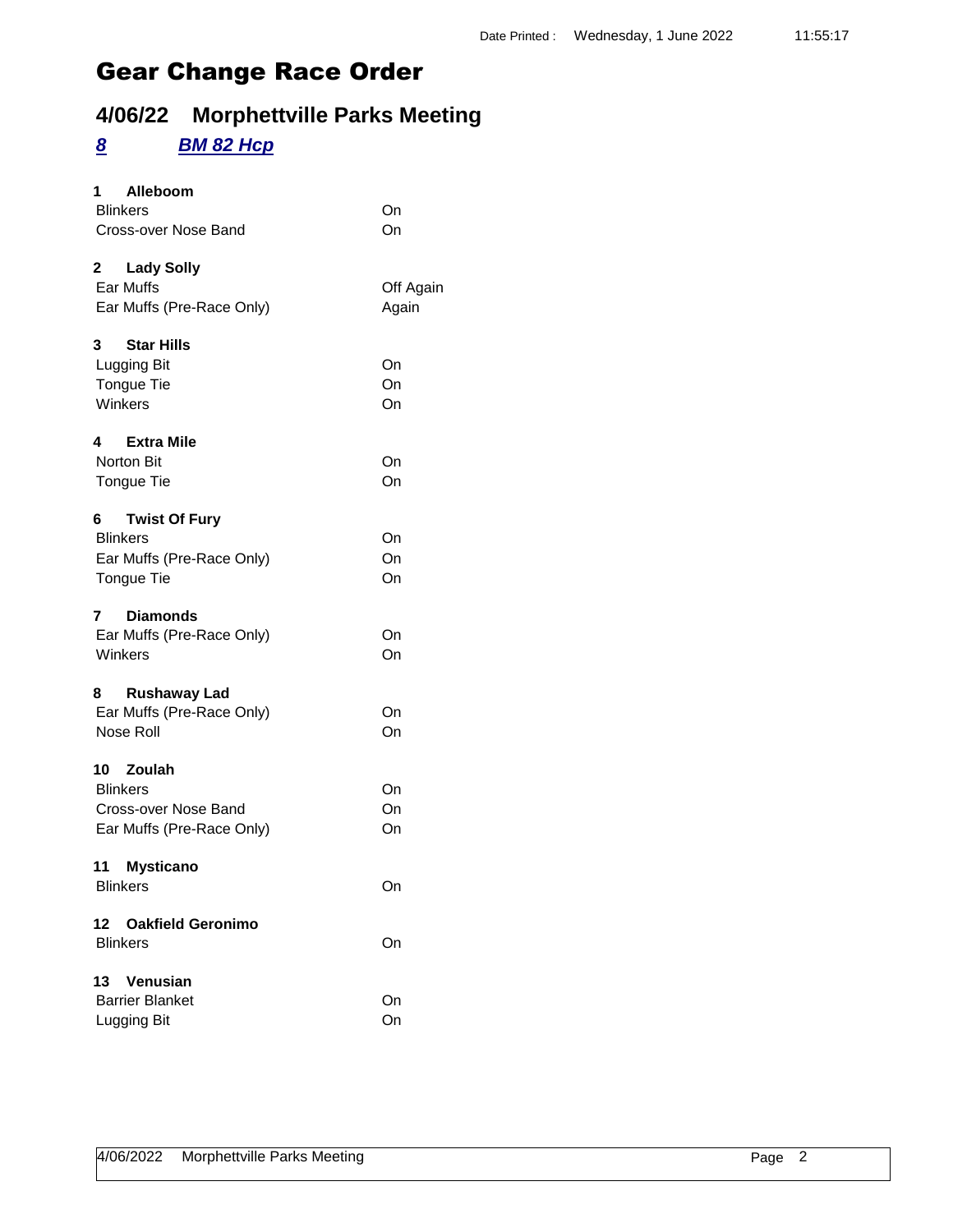## **4/06/22 Morphettville Parks Meeting**

#### *9 BM 78 Hcp*

| $1 \quad$<br><b>Magnetic Edge</b><br><b>Bubble Cheeker (Near Side)</b><br><b>Stallion Chain</b><br>Visors  | On<br>On<br>On                                                 |
|------------------------------------------------------------------------------------------------------------|----------------------------------------------------------------|
| 2 Akecheta<br>Ear Muffs<br>Lugging Bit<br>Nose Roll                                                        | On<br>On<br>On                                                 |
| 3<br><b>Left Hand Man</b><br>Tongue Tie                                                                    | On                                                             |
| <b>Arkham Knight</b><br>4<br><b>Blinkers</b><br><b>Tongue Tie</b>                                          | On<br>On                                                       |
| Reckoning<br>5<br>Ear Muffs (Pre-Race Only)<br>Winkers                                                     | Again<br>On                                                    |
| <b>Cuban Toonite</b><br>6<br>Bubble Cheeker (Off Side)<br>Lugging Bit<br><b>Standard Bit</b><br>Tongue Tie | <b>First Time</b><br>Off First Time<br><b>First Time</b><br>On |
| 7<br>Jaguary (NZ)<br>Ear Muffs (Pre-Race Only)                                                             | On                                                             |
| 8 -<br><b>Lake's Folly</b><br>Cheekers<br>Winkers                                                          | On<br>On                                                       |
| <b>Cafe Tortoni</b><br>9<br>Ear Muffs (Pre-Race Only)<br>Winkers                                           | On<br>On                                                       |
| 10<br>He's Exclusive (NZ)<br>Cross-over Nose Band<br>Ear Muffs (Pre-Race Only)<br>Tongue Tie               | On<br>On<br>On                                                 |
| <b>Influential Jack</b><br>11<br><b>Tongue Tie</b><br>Winkers                                              | On<br>On                                                       |
| 12 Yabadabadoo (NZ)<br>Tongue Tie                                                                          | On                                                             |